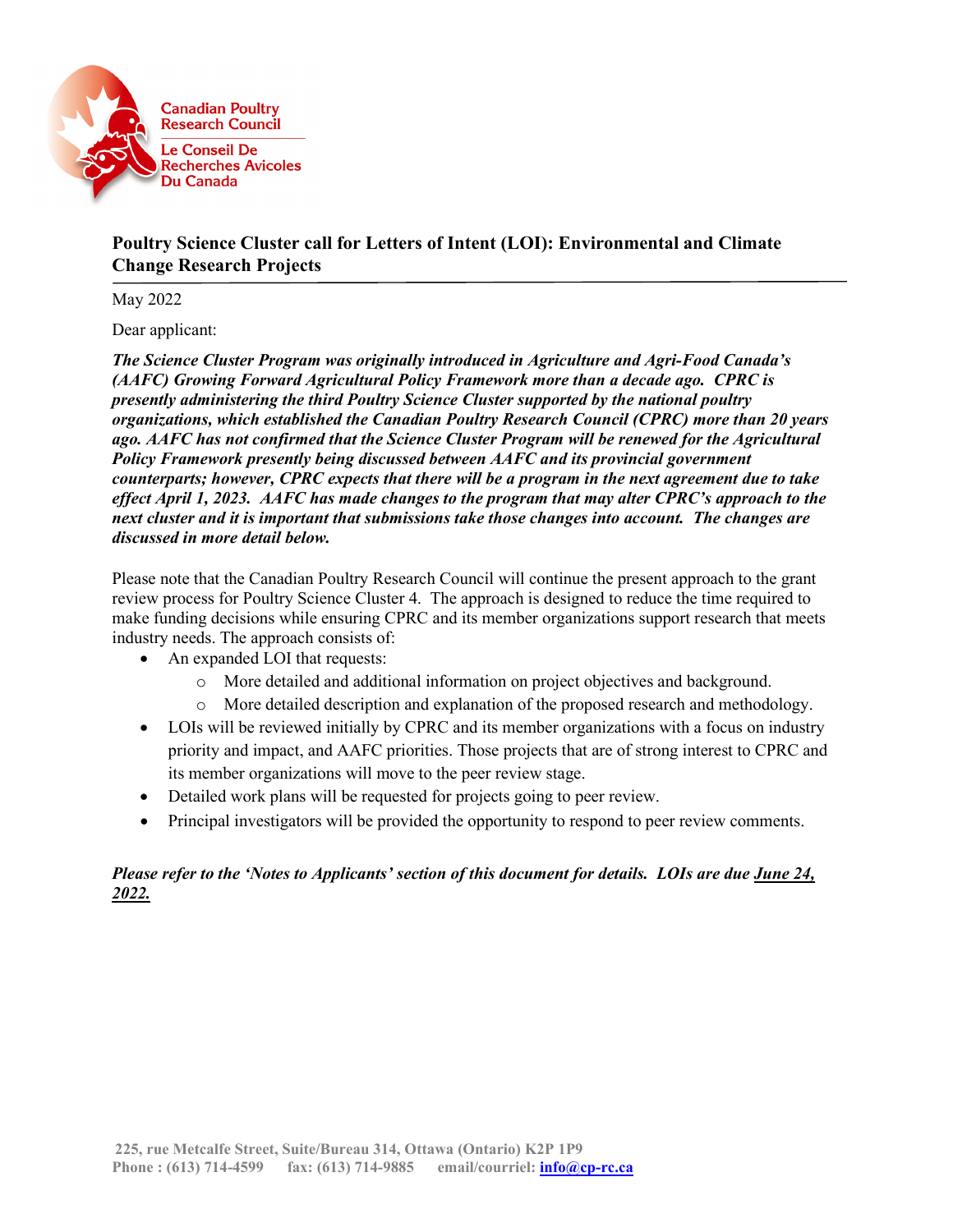## *CPRC is issuing a call for research projects covering the following topics:*

- **Net Zero Farming**
	- o For example: basic concepts, strategies, innovation, barn construction, byproduct/end product utilization, benchmarks
- **Alternative/renewable energy sources**
	- o For example: renewable energy (wind, solar, heat transfer technologies, manure, etc.)
- **Production methods**
	- o For example: Assess production methods and technologies/equipment to reduce environmental emissions/contaminants, improving decontamination and filtration systems. See below for further details.
- **Manure Management**
	- o For example: common practices, nitrogen and ammonia management, economic value. See below for further details.
- **Data to improve environment sustainability** 
	- o For example: data capture, economic analysis, predictive analytics, benchmarking, reporting.
- **Feed efficiency**
	- o For example: novel feed ingredients/supplements/vaccination strategies enhancing efficiency, animal health, growth, nutrient excretion to reduce the impact on the environment and determine if there are influences on bird and manure emissions.
- **Soil management and carbon sequestration**
	- o For example: improvements to soil management to increase carbon capture.

More specifically, CRPC members have identified detailed areas of research associated with the topics above. These detailed areas include:

- **Manure Management:** In order to create a research focus that is geared to address the Government of Canada's objectives of reducing emissions from fertilizer use by 30% below 2005 levels by 2030, there is an opportunity to improve ways to optimize the use of organic fertilizer (poultry manure) across Canada's poultry farming sectors.
	- o CPRC seeks research proposals that:
		- Examine the economic value of poultry manure as a resource
		- Contribute to a better understanding of manure composition and fertilizer value:
			- Understanding the differences in the nutrient value a range of poultry settings: sector, stocking density, litter type, feed type, geographical location, etc.
			- Carbon and nitrogen dynamics in different ecological poultry-growing zones in Canada
			- How feed nutrient management influences manure composition and its emissions into the atmosphere.
		- Assess the environmental performance (and economic value) of Canada's existing poultry manure management practices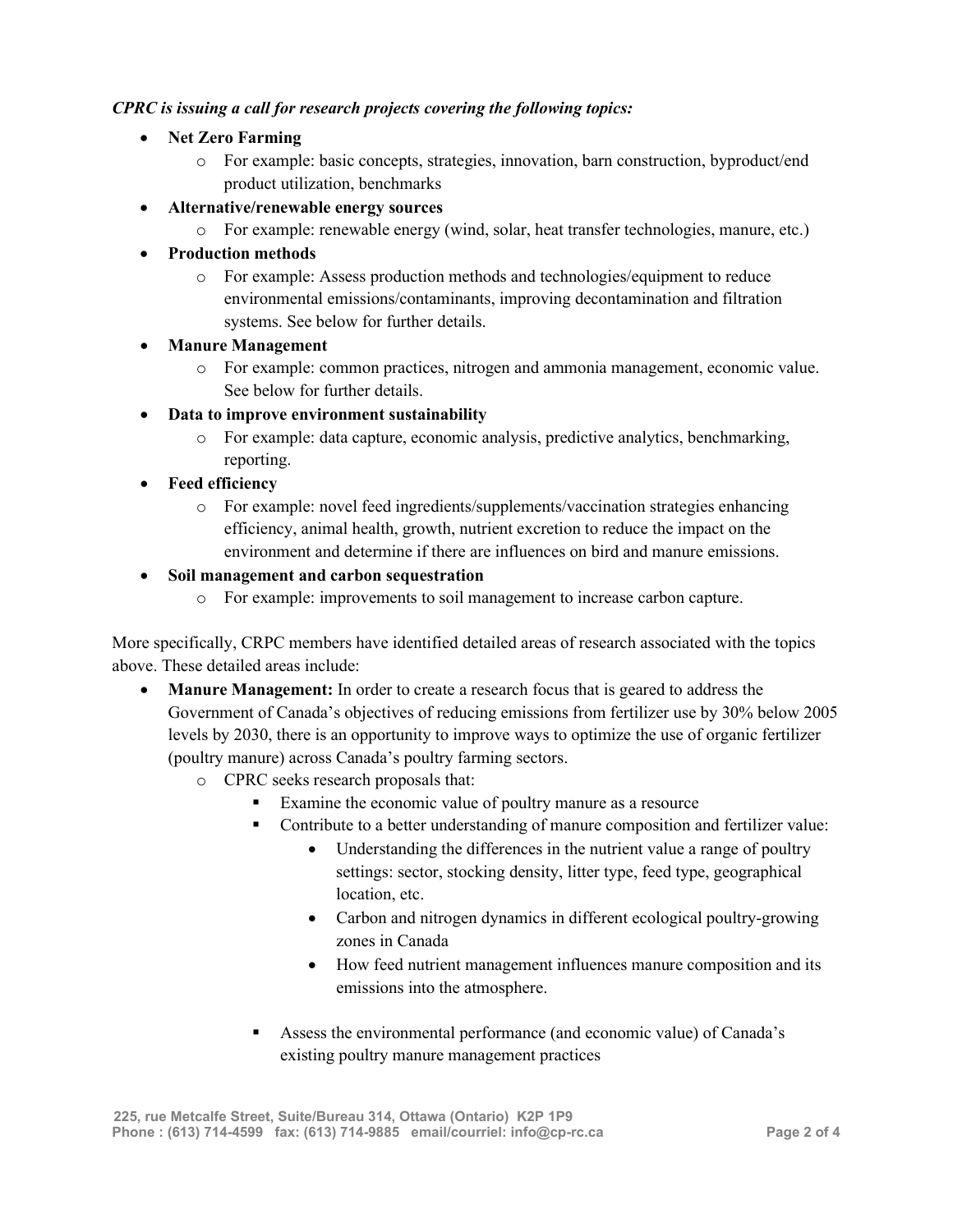- Identify manure management practices and technologies having the greatest emission reduction potential and scalability. (e.g. precision agriculture methods) and can lead to an overall reduced dependency on chemical fertilizers
- Assist in credibly measuring changes in environmental performance over time

### **Poultry Barn Air Inlet Protection Systems:**

- The Government of Canada's objectives for research topics in this current Science Cluster include enhancing the resiliency of farming systems in the face of Climate change. Global migratory bird behavior and range are reported to be impacted by Climate Change. In Canada, birds have been found to be migrating earlier in Spring and some are delaying their departure in Fall. This change in migratory patterns may be placing the Canadian poultry sector at increased risk of avian influenza virus transmission, which in turn can negatively impact poultry health and welfare, and the poultry farming sector resiliency as a whole.
- In recent months, Canadian commercial poultry farms have experienced widespread incursions of highly pathogenic avian influenza through infected waterfowl populations migrating northward. Scientifically based barn biosecurity practices are well established and embedded into on-farm programs. These practices are proven to protect the health of poultry populations and, in this case, to reduce the likelihood of introducing contaminated feces from waterfowl into a barn setting. One domain of biosecurity that has not been addressed though current mitigation measures is the potential role of air in distributing the avian influenza virus though poultry barn ventilation inlets. At this time, sufficient scientific evidence exists to support a role for contaminated fecal dust derived though air intakes as a potential source of infection to poultry.
	- o Consequently, CPRC is seeking research proposals for:
		- The design and assessment of novel filtration/decontamination systems for air inlets of commercial poultry barns
		- Attention should be given to the following attributes in the design:
			- Effective for a range of particulate matter sizes
			- Effective for decontamination claims (with regulatory approval)
			- Sector-adapted to various barn types (chicken, turkey, table egg and broiler breeder barns)
			- Seasonally adaptable system for biannual migrations.
			- Durable under Canadian temperature and weather conditions
			- Affordable to Canadian farmers

## **Examples of previously funded projects are available on the CPRC website [\(https://cp](https://cp-rc.ca/en/funding/call-for-lois)[rc.ca/en/funding/call-for-lois\)](https://cp-rc.ca/en/funding/call-for-lois) at the Funding section.**